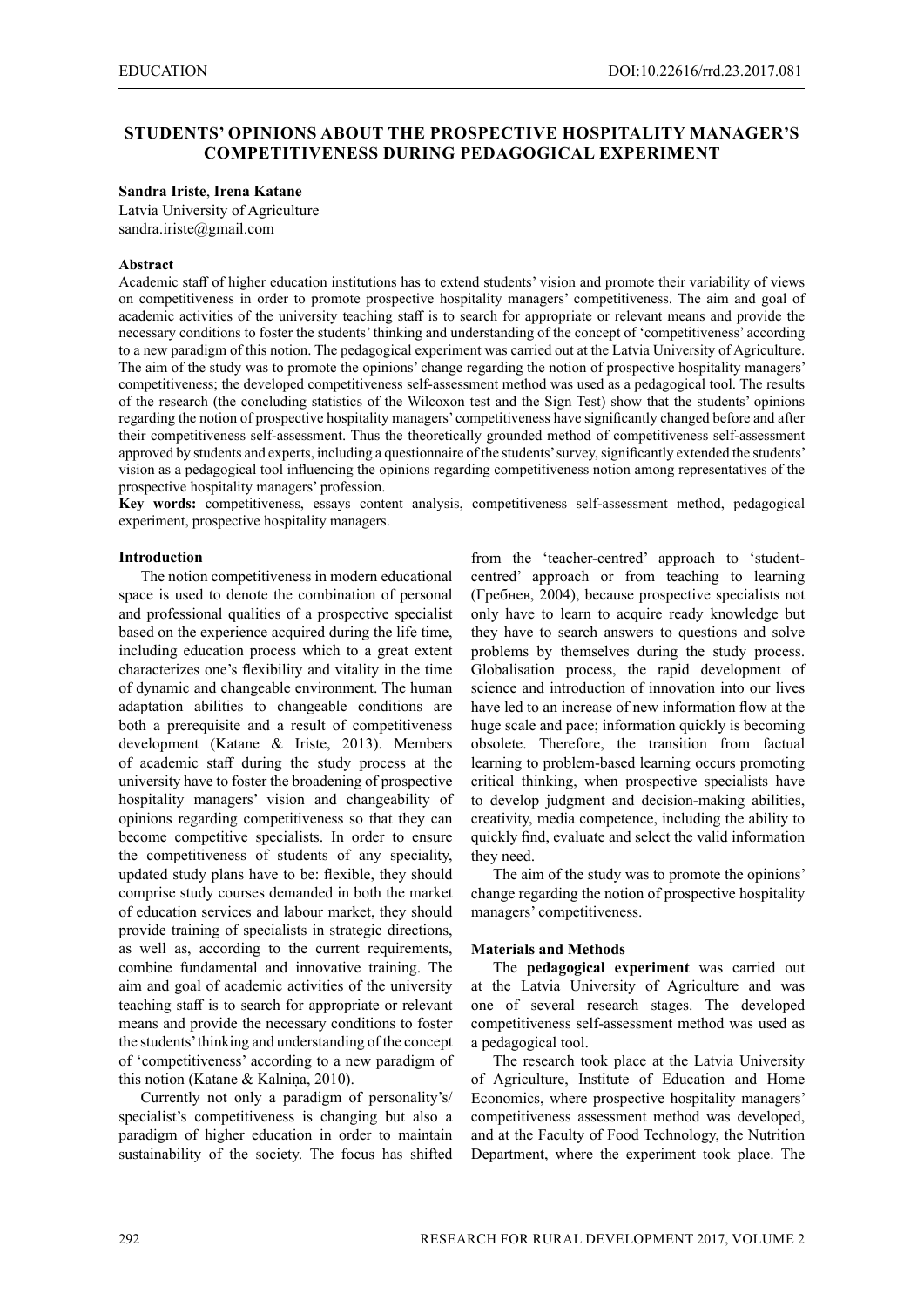22 4th year undergraduate students of the study programme Catering and Hotel Management were invited to participate in the experiment.

The pedagogical experiment was held in 2015/2016 and comprised several stages (Fig. 1) described below:

- In March of 2016, the 224th year undergraduate students of the study programme Catering and Hotel Management wrote an essay 'Describe a competitive hospitality manager!'.
- In April of 2016, the 22 4th year undergraduate students of the study programme Catering and Hotel Management performed competitiveness self-assessment of themselves as prospective hospitality managers applying the competitiveness self-assessment method worked out by the authors.
- In May 2016, the 22 4th year undergraduate students of the study programme Catering and Hotel Management wrote a repeated essay 'Describe a competitive hospitality manager!'.

The following **research hypothesis** was put forward: if competitiveness self-assessment method worked out by the authors of the article is applied as a pedagogical tool during the pedagogical experiment, it is possible to extend the prospective hospitality managers vision and promote the change of opinions regarding the notion of competitiveness in the context of the new paradigm.

The requirements for the essay 'Describe a competitive hospitality manager!' both before and empentive inseptintly managers completing the after prospective hospitality managers completing the questionnaires were the following: 1) the size of an essay: 1 page, 2) the deadline of the submission into LLU e-learning environment: 2 weeks; 3) characters (with spaces) 5000.

The essays 'Describe a competitive hospitality manager!' were submitted by each of 22 4th year Indiager: were subfinited by each of  $22$  4th year up tobtained on the basis of any data analysis of the students of study programme Catering and Hotel meaning of its constituent elements (Kroplijs Management.  $\mu$  study programme eatering and froter  $\mu$  incannig of its construction

In order to find out if the students' opinion has changed regarding the notion of prospective hospitality in order to classify, systematize, managers competitiveness, students performed self-<br>
In their content (Дмитриев, 2005), discover or assessment of their competitiveness between the 1st measure different facts and

and the 2nd essay 'Describe a competitive hospitality manager!'. The research used the competitiveness selfassessment method theoretically grounded, approved by students and specialists-experts, including a questionnaire of the survey, as a pedagogical tool of the experiment in order to promote changes in students' opinions regarding the competitiveness of representatives of their profession.

The completion of the questionnaire took 35 minutes at the presence of the authors in the premises of the Nutrition Department.

**The research data** were obtained by analysing and evaluating essays using the method of content analysis.

The origins of the method of content analysis dates back to the beginning of the previous century; it has been included in the Webster's Dictionary since 1961 (according to Prasad, 2008). The founders of the content analysis are considered to be H. Lasswell (Lasswell, 1948), an American sociologist, who suggested to use statistical analysis for abstract linguistic units, and French journalist J. Kayser (Kayser & Renouvin, 1963), who in the 60s of the 20th century worked out the system for the analysis of long texts on the basis of statistical analysis.

Content analysis is the method in which verbal information is being translated into more objective nonverbal form (Пашинян, 2012) with the help of which:

- 1. the content of communication undergoes objective, systematic and qualitative analysis (Berelson, 1952) to measure variables (Kerlinger, 1986);
- 2. the obtained conclusions exceeds a specific character of a concrete document and are Exalgogical Exercise a competitive hospitality<br>
The pedagogical experiment was held in 2015/2016 and concrete document and are<br>
The pedagogical experiment and are<br>  $\frac{1}{2}$  were submitted by each of 22 4th year<br>  $\frac{1}{2}$ meaning of its constituent elements (Kroplijs & Raščevska, 2010);
- status at the students' opinion has and categorized and categorized order to find out if the students' opinion has 3. documents are compressed and categorized in order to classify, systematize, tabulate their content (Дмитриев, 2005), discover or measure different facts and trends reflected  $\frac{1}{2}$  w min out true students opinion has  $\frac{1}{2}$ , documents are compressed and categorized

Prospective hospitality managers' competitiveness self-assessment method as the combination of tools of competitiveness increase



Figure 1. Procedure of the experiment (Source: constructed by the authors). Figure 1. Procedure of the experiment (Source: constructed by the authors).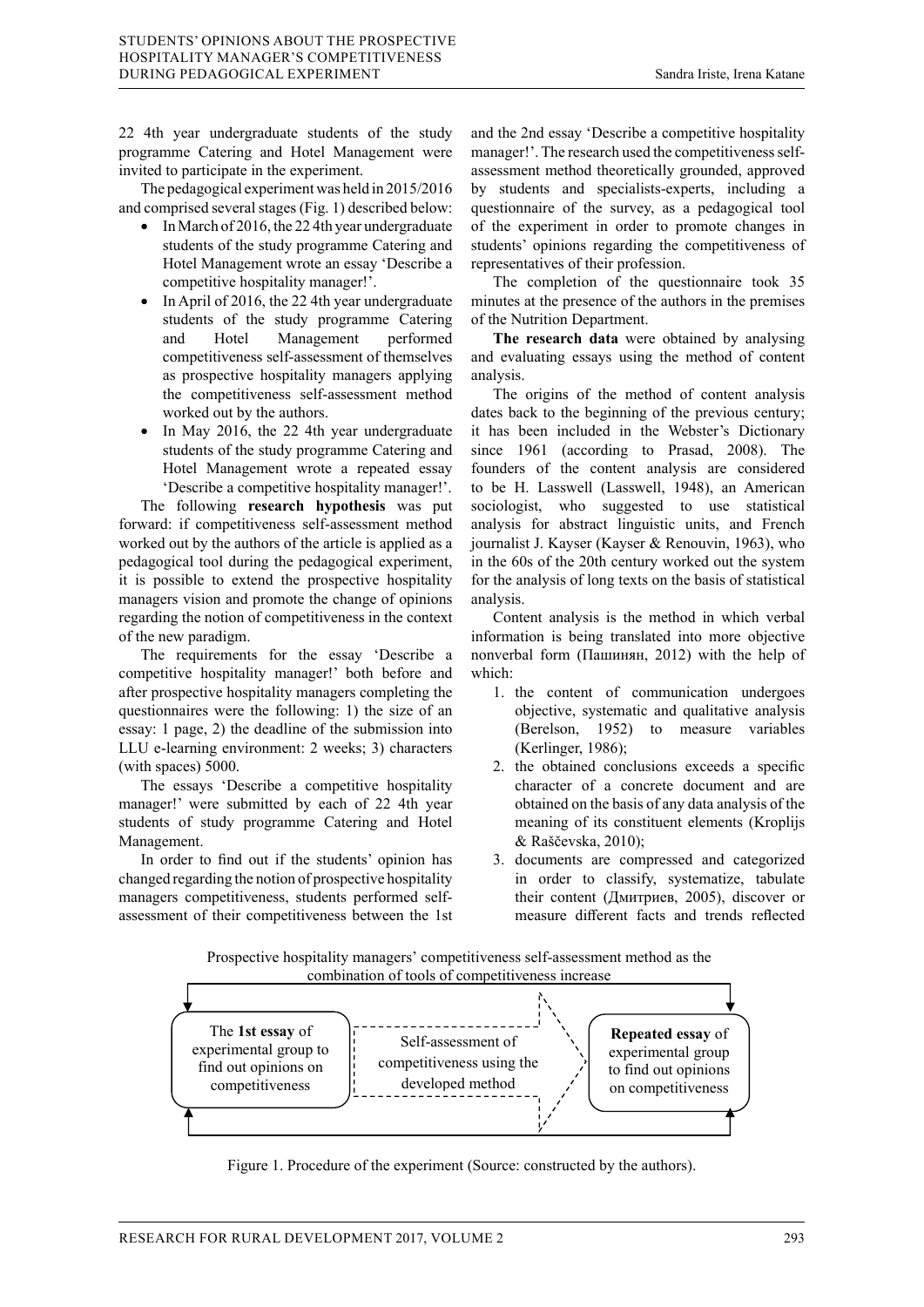in the social context of these documents (Семёнова & Корсунская, 2010).

The analysis of definitions of content analysis shows that the emphasis is placed on such aspects as regularity, objectivity, quantification, context and validity – with reference to the conclusions resulting from communication content of a message sender, message receiver.

Researchers distinguish between two levels of content analysis (Geske & Grīnfelds, 2006): 1) manifest level is a descriptive account of the data without going into details of its meaning; 2) interpretive level reveals the meaning of content and conclusions that can be implied.

There are also two approaches of content analysis which often are combined (Kroplijs & Raščevska, 2010).

- Inductive content analysis. It starts without previous theories, assumptions. The data are viewed as diffused, disorganized groups of separate pieces of information, each of which is worthy of attention. A researcher's task is to see the overlapping topics covered by these groups and provide some clarification on the issue under consideration.
- Deductive approach. It is based on clear assumptions which are based on theories. A researcher's task is to discover qualitative differences which reveal constructions of respondents' realities in a specific theme, instead of searching quantitative differences between an experimental and control group on some issue.

The content analysis contains several steps or stages of the analysis procedure **(**Josselson & Lieblich, 1993; Дмитриев, 2005; Манекин, 1991; Семёнова & Корсунская, 2010).

- $\bullet$  A research question(s), objectives are set which a researcher desires to find out with the help of the content analysis.
- • Selection of communication content and samples.
- Division of communication content into extracts or content units revealing a respondent's statements which characterise/ interpret his/her experience.
- The meaning of content units is explained and grouped in analytical categories. Thus experiences of individual respondents are combined building 'a bridge to another real-life situation'. The researcher expresses categories in the terms of psychology or education (abstract and general), otherwise the analysis will not generalize what respondents said and will be just a repetition of his/her words.
- Encoding and analysis of the obtained data.
- Fitting notions in a structure, i.e., a model or theory which could explain notions, scale, dynamics of phenomena, restrictions of existing theories or discovery of specific cases as well as formation of new theories.

The concept of content analysis is revealed by moving from a statement of a single respondent to a generalized scientific overlapping account of many statements.

With the help of content analysis it is possible to determine attitudes, trends of changes in opinions by analyzing texts of one or many authors of one subject field in the time period, as well as discover differences that characterize the content of texts of different authors.

**Analysis of the research data**. On the basis of developed and scientifically grounded structural competitiveness model of prospective hospitality managers, which include four components: selfconception, personality/professional direction, selfmanagement and competence of environment of professional activity, the system of 203 indicators for competitiveness self-assessment was worked out with four indicators' groups which students filled in before writing the  $1<sup>st</sup>$  essay 'Describe a competitive hospitality manager!'.

All 44 submitted essays were read for several times. Each essay was divided into extracts or content units which characterize/interpret the authors' of an essay experience regarding competitive hospitality manager. Initially these content units were written out, grouped in analytical categories, expressed in psychological terms and inserted in the table where all competitiveness indicators corresponded to the hospitality manager competitiveness self-assessment method worked out by the authors. The qualitative analysis was carried out comparing the data of the analysis of the 1st and 2nd essay. Furthermore, the results of the qualitative research were transformed into quantitative values, determining a frequency of collocations, phrases in relation to each competitiveness indicator. **Mathematical analysis of data** was carried out in the last stage in order to obtain descriptive statistics and concluding statistics using the Wilcoxon and the Sign test SPSS (21.0) software.

# **Results and Discussion**

 The analysis of the opinions' change in relation to structure components showed a significant difference in indicators of competitiveness **component of competence** of the repeated essays.

• In **the Social and Cultural Competence** these indicators were related to the ability to give a professional advise to colleagues, customers, importance of client-oriented thinking, such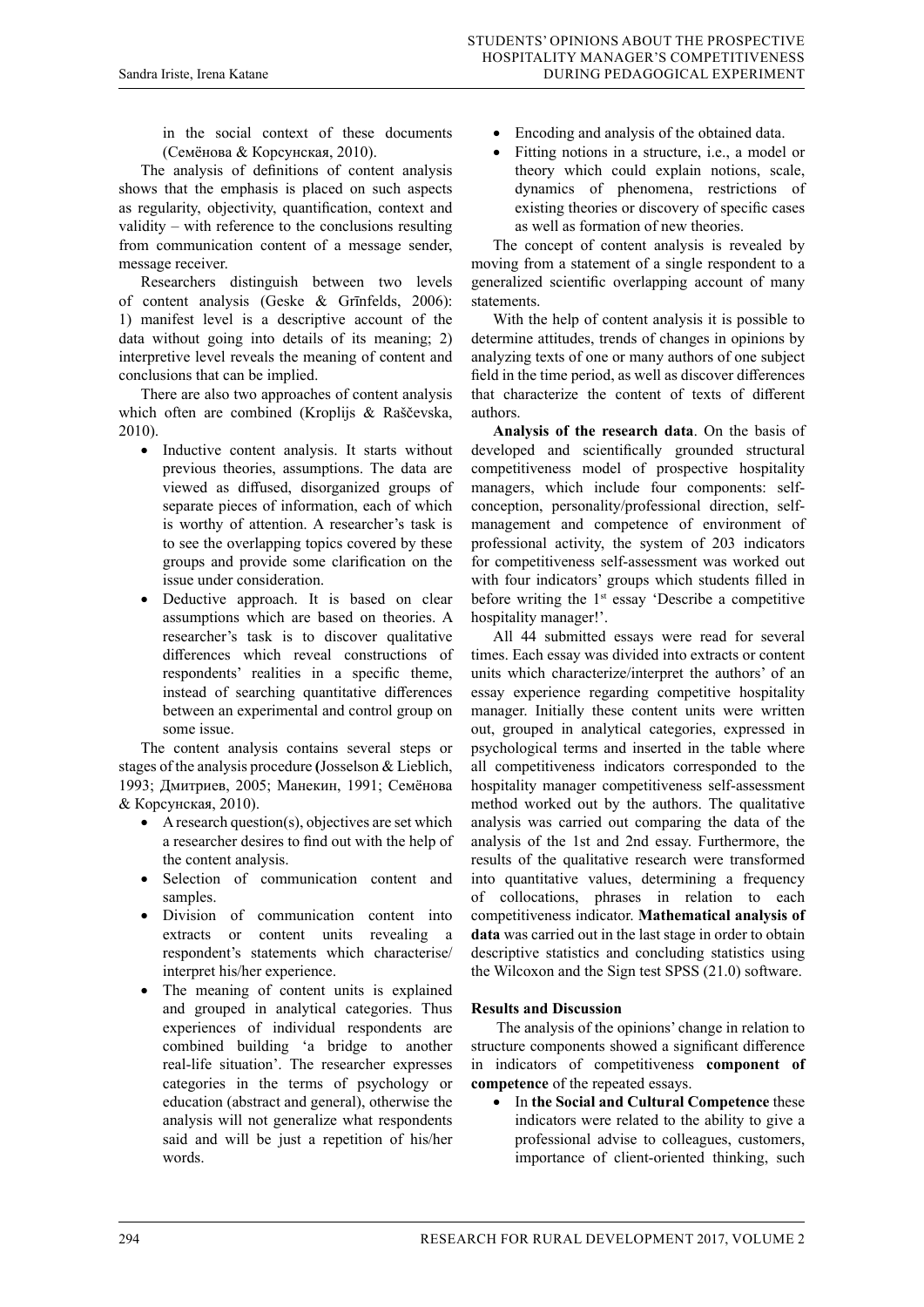indicators as: an ability to include in unknown social environment and communication skills, also the knowledge of several languages. The significant extension of vision is related to the traineeship time (Management practice) which occurred between two essays, i.e., an opportunity to link theory (hospitality managers' competitiveness self-assessment questionnaire) with the environment of professional activity. It should be noted that an indicator of the knowledge of other and one's own culture was not mentioned in essays neither before nor after completion of hospitality managers' competitiveness selfassessment questionnaire. It is possible that such an erroneous opinion is caused by the idea that it is enough to know a foreign language to be aware of traditions of other cultures.

However if the participants of intercultural communication process do not take into account the 'language code', traditions, norms, manifestations of social behaviour, there are possible communications failures that have more negative consequences than language mistakes (Гальскова & Гез, 2006). In addition, an indicator of tolerance to sexual minorities was not related to competitiveness even though tolerance to ethnic minorities and knowledge of one's own culture and patriotism were mentioned. Accordingly, only a person who loves one's own country is active and responsible to become competitive hospitality manager.

- As regards 11 indicators of **technology environment competence**, only indicators were mentioned in essays before completion of prospective hospitality managers' competitiveness self-assessment questionnaire: two students mentioned that competitive hospitality manager must be able to work with various computer software professionally, as well as they have to know cooking technologies. The hospitality managers' ability to transfer information (using modern and various technologies) quickly and qualitatively in real time shows their efficiency and competitiveness in the hospitality business (Щербаков, 2012). A significant increase of indicators after completion of prospective hospitality managers' competitiveness selfassessment questionnaire signifies that knowledge of different technologies and the ability to apply them is a significant competitive hospitality managers' indicator.
- Many indicators of **informative environment competence** mentioned in the essays after

completion of prospective hospitality managers' competitiveness self-assessment questionnaire proves the fact that students, prospective hospitality managers, understand the importance of this competence in their future professional activities, however, it seems that they fail to completely distance themselves from unnecessary and even harmful information, which could adversely affect the professional activities, as well as it is necessary to work on information processing for the purpose of analysis of economic activities of a hospitality company.

Students' opinions regarding indicators of **business environment competence** after completion of prospective hospitality managers' competitiveness self-assessment questionnaire have changed in the following way: the indicators 'wish and ability to promote one's own country's economic growth, competitiveness and sustainability by professional activities'; students wrote in the essays about the feeling of responsibility for their decisions, an ability to prepare descriptions of various procedures, the ability to analyse and evaluate technological processes of hotels and restaurants and business activities. The essays reflect an issue of food ingredients, which is a topical issue of catering business mostly regarding food allergens which should be identified in menus of catering companies and hospitality manager is directly responsible for food safety and its implementation (European Parliament and the Council, 2011). According to students' opinion, an important indicator is an ability to develop a hospitality product according to a profile of a company and the market demands since a hospitality company has to compete not only in its own country but also internationally, as the hospitality industry becomes one of the world's largest employers (World Tourism Organization, 2017). Only an innovative and different product is able to attract new and keep existing customers. Knowing what people want, delighting the customers by fully meeting their needs and expectations and creating memorable experiences consistently is key for successfull business (Melissen *et al*., 2014). Even though essays lack a range of indicators, these indicators have been highly evaluated in prospective hospitality managers' competitiveness self-assessment questionnaires therefore the authors make a conclusion that it is impossible to mention all indicators in essays but they are certainly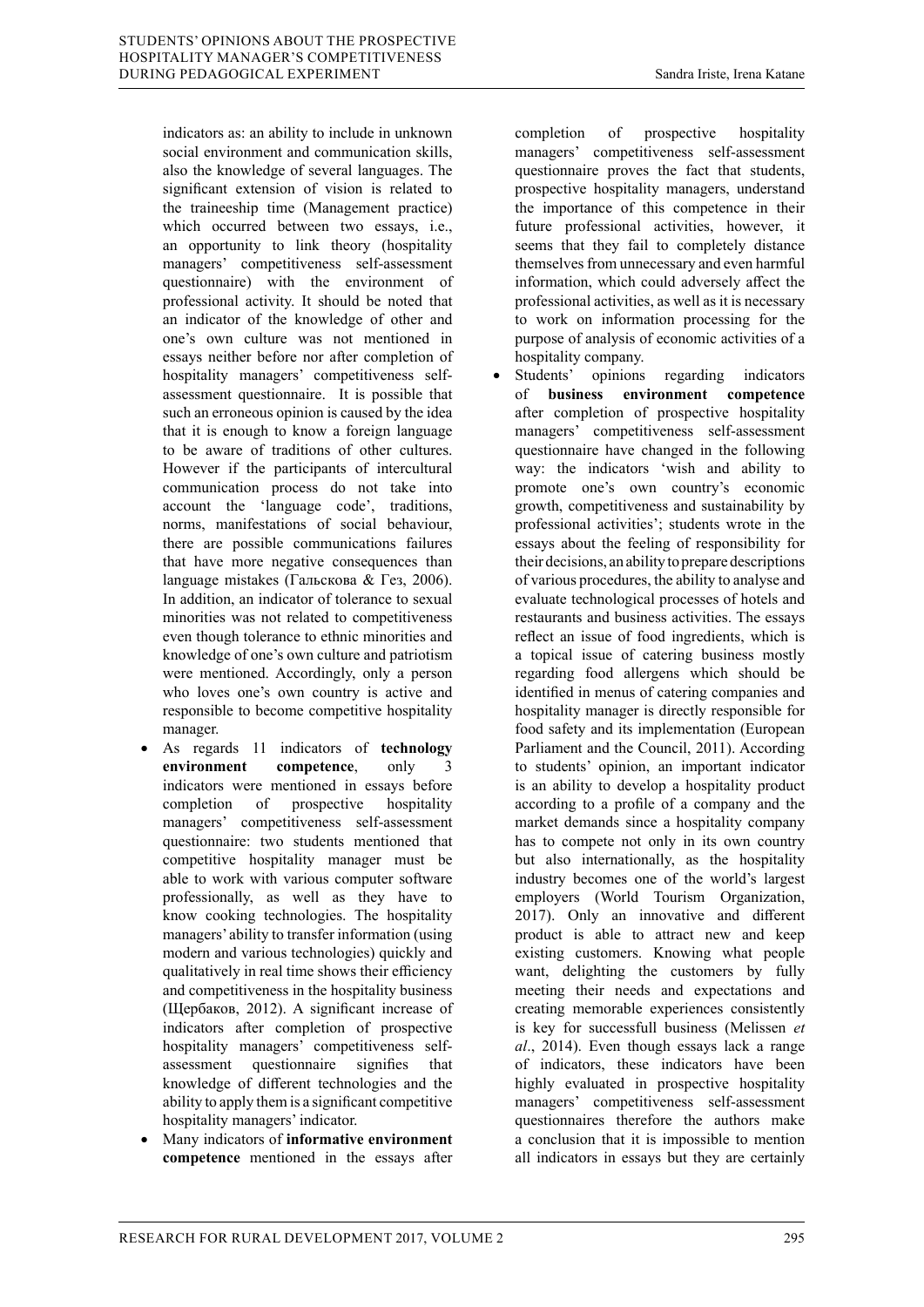important in competitive hospitality managers' professional activities.

- Any industry including hospitality area is influenced by state policy, its legislation – by developing or braking business activities (Praude, 2011). Hospitality is one of the most intensely regulated industries in the world as it involves various risks to the health of clients. Statistics show that more than 80% of hospitality managers' professional activities are of a legal nature (Маноляк, 2007). As regards **political and legal competence**, only three out of ten indicators were mentioned before completion of prospective hospitality managers' competitiveness self-assessment questionnaire, but after its completion students mentioned seven indicators. However, such issues as labour security and legal knowledge are not reflected in the essays.
- The Component of Personality and **Professional Direction**. According to several scholars 'core' of personality is personality direction (Vanderbeeken & Weber, 2002; Асмолов, 2002; Божович, 1968; Мерлин, 1996), which manifests itself in various spheres of human activity, including in the professional field (Ананьев, 1968; Леонтьев, 1977; Прангишвили, 1967; Рубинштейн, 1957). It is noteworthy that mentioning of such an indicator as love to work has increased significantly in the repeated essays. Students write that the work should be a hobby that prospective hospitality managers should be interested in everything related to hospitality, have a desire to improve professional knowledge, skills and competence in order to become a high-level professional and that prospective hospitality manager would be ready to improve business skills. In addition, students mention that it is necessary that other people, customers, staff members, relatives would respect and admire prospective hospitality managers for his/her success which is possible to achieve by providing products of high quality, by being able to adjust one's interests and aims to the interests and aims of other people, for example, customers, and a company. Prospective hospitality managers should feel a desire to help other people. Several studies (Hjalager, 2003; Teng, 2008) have emphasized the importance of this prospective hospitality managers' personality trait. Students' essays express an opinion that no one is perfect, even a manager, but everyone has to be psychologically ready to strive and achieve the goal by determining methods how

to do that. Competitive, smart, strategically thinking entrepreneurs are able to transfer competitors into cooperation partners if they will be ready for a fair competition among other professionals. In spite of the fact that the authors of essays have a positive attitude towards the work in hospitality business and entrepreneurship, they do not consider this work to be prestigious. The authors of the paper emphasize that university lecturers working with prospective hospitality managers play an important role in the education process, they have to remind students that nothing can be more prestigious that to serve others by offering high quality products.

- The Component of Self-Conception. Selfconception is influenced by time, significant people and events from the past (Reece, 2013), it is mental picture of one's personality (Swann, Chang-Schneider, & Larsen McClarty, 2007). Students' essays before and after completion of prospective hospitality managers' competitiveness self-assessment questionnaire contained an opinion that it is necessary for competitive hospitality manager to have a high level of knowledge, skills and competence in the area of hospitality. However, as regards the repeated essays, students increasingly mention high level of the knowledge in entrepreneurship. Hospitality manager has to be aware of his/ her physical, intellectual features, features of character, social maturity, they have to be able to objectively evaluate their knowledge and skills level in hospitality business. In addition, it is important to have self-respect, then others will evaluate correspondingly. Professor A.J. DuBrin (DuBrin, 2007) points out that employees who have ability to examine themselves and adapt their behavior receive better performance ratings, become leaders in the organizations. Competitive hospitality manager has to be a leader with a good sense of humour, negative experience should inspire to become a good specialist, generates internal defiance and determination to overcome one's weakness, inability and shortcomings. The job should be done in the best possible way.
- The Component of Self-Management. As regards self-management component indicators, only seven were mentioned out of thirty three indicators in the students' essays before the completion of prospective hospitality managers' competitiveness selfassessment questionnaire. The vision has significantly extended after the completion of the questionnaire: students think that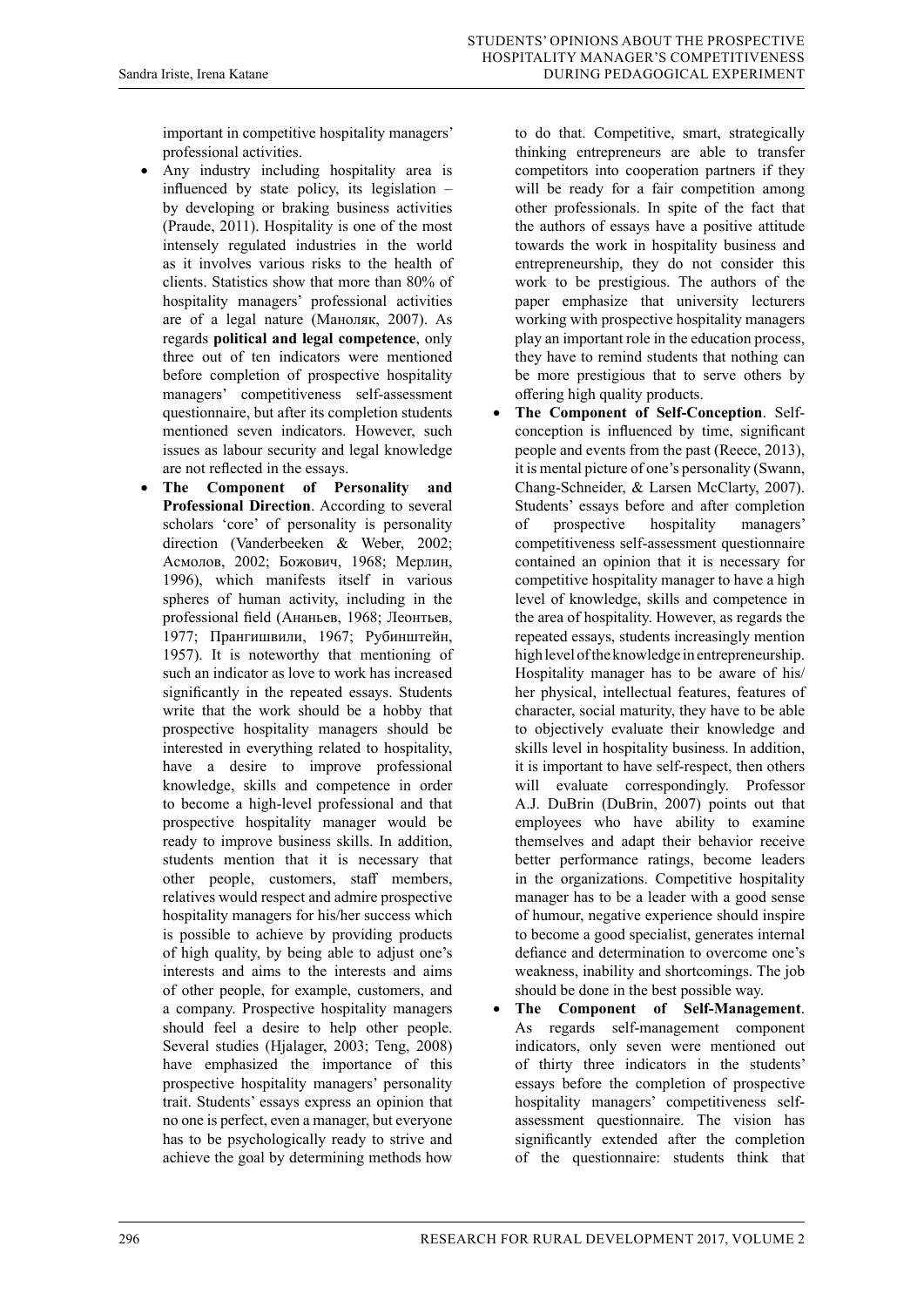competitive hospitality manager should be flexible in thinking, decisions and actions, they have to be able to implement innovations simultaneously working according to certain standards even if they fully do not agree with them due to the fact that hospitality business is being strictly regulated by the law. Scientist D. Kryukov (Крюков, 2012) points out that the prospective hospitality managers can knowingly change not only the external conditions of existence and life activities, but also own inner world, himself, personality properties and character; can widen the range of their potential (to develop their career) thanks to the understanding and transformation of those own qualities, which hinder or promote competitiveness. The work with people creates many various unexpected situations which should be dealt with immediately; therefore people engaged in hospitality business should be particularly stress-persistent; it is possible when one takes care of one's health.

As it was mentioned before, after encoding the data of competitiveness indicators found in the prospective hospitality managers' essays and the primary statistical analysis of the data, the secondary statistical analysis was carried out for obtaining concluding statistics. Two tests were used for this purpose: the Wilcoxon and the Sign test SPSS (21.0) software.

Two hypotheses were put forward:

 $H_0$ : students' opinions have not changed on the competitive hospitality managers after self-assessment of their competitiveness during the pedagogical experiment:

1st essay results = 2nd essay results.

**H1 :** students' opinions have changed on the competitive hospitality managers after self-assessment of their competitiveness during the pedagogical experiment:

1st essay results  $\neq 2$ nd essay results.

The Wilcoxon test results were obtained which gave evidence that changes have occurred in 135 indicators and only 68 indicators have not changed.

Concluding statistics of the Wilcoxon test results show that: p–value =  $0.000 < \alpha = 0.001$ , which means that changes in students' opinions on competitive hospitality managers during the experiment are *distinctly significant.* 

The Sign test results did not differ from the Wilcoxon test results.

# **Conclusions**

- 1. With the help of content analysis it is possible to determine prospective hospitality managers attitudes, trends of opinion changes, analyzing one text or texts of many authors of the same subject field in time, as well as to reveal differences which characterize the content of texts of many authors.
- 2. The results of both the Wilcoxon test and the Sign Test show positive changes in 118 indicators out of 203 indicators. The concluding statistics of the Wilcoxon test and the Sign Test give evidence that the students' opinion on the notion of competitiveness and competitive hospitality managers have significantly changed during the pedagogical experiment, because  $p$ -value =  $0.000$  $< \alpha = 0.001$ .
- 3. The proposed hypothesis was tested during the pedagogical experiment. It is possible to extend students' vision significantly if the developed, scientifically grounded method worked out by the authors and approved by students and specialistsexperts, including a questionnaire of the survey, as a pedagogical tool of the experiment in order to promote changes in students' opinions regarding the competitiveness of representatives of their profession, is applied.

### **References**

- 1. Berelson, B. (1952). *Content analysis in communication research.* New York: The Free Press.
- 2. Dubrin, A.J. (2007). *Leadership Research: Findings, Practice, and Skills* (5th ed.). Boston: Houghton Mifflin Company.
- 3. European Parliament and the Council (2011). Regulation No 1169/2011 *on the provision of food information to consumers.*
- 4. Geske, A., & Grīnfelds, A. (2006). *Izglītības pētniecība (Educational research).* Rīga: LU Akadēmiskais apgāds. (in Latvian).
- 5. Hjalager, A-M. (2003). Global Tourism Careers: Opportunities and Dilemmas Facing Higher Education in Tourism. *The Journal of Hospitality Leisure Sport and Tourism*. 2(2), 26 – 38.· DOI: 10.3794/johlste.22.35.
- 6. Josselson, R., & Lieblich, A. (1993). A narrative introduction. In R. Josselson & A. Lieblich (Eds.), *The narrative study of lives* (pp. ix – xv). Newbury Park, CA: Sage.
- 7. Katane, I., & Iriste, S. (2013). Students' as Prospective Hospitality Specialists' Competitiveness in Theory and Practice. In Proceegings of the Internetational Scietific Conference *Society. Integration. Education* (Vol. 1, pp. 119 – 129). Rezekne: RA. DOI: 10.17770/sie2013vol1.158.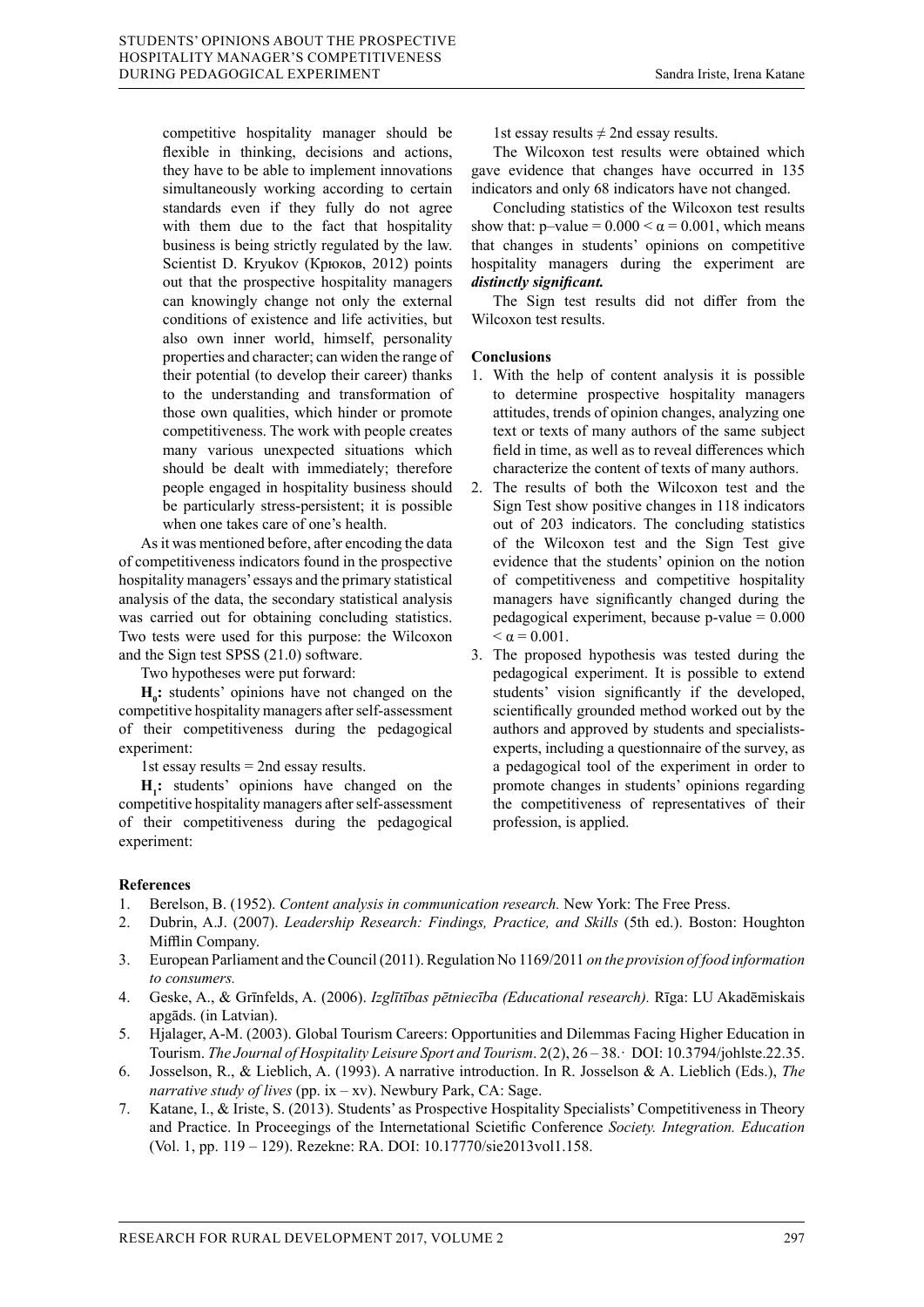- 8. Katane, I., & Kalniņa, I. (2010). *Skolēnu personības konkurētspējas attīstība neformālās komercizglītības vidē (Development of secondary school pupils' competitiveness within the environment of non-formal commercial education).* Jelgava: LLU. (in Latvian).
- 9. Kayser, J., & Renouvin, P. (1963). *Le quotidien français* (*The French daily*). Paris: A. Colin. (in French).
- 10. Kerlinger, F.N. (1986). *Foundations of behavioral research* (3rd ed). New York: Holt, Rinehart and Winston.
- 11. Kroplijs, A., & Raščevska, M. (2010). *Kvalitatīvās pētniecības metodes sociālajās zinātnēs* (*Qualitative research methods in social sciences*). Rīga: RaKa. (in Latvian).
- 12. *Lasswell, H. (1948). Power and Personality. New York: NY.*
- 13. Melissen, F., Rest, J., Josephi, S., & Blomme, R. (2014). *Hospitality Experience: An Introduction to Hospitality Management*. Groningen: Noordhoff Publishers BV.
- 14. Prasad, D. (2008). Content analysis: A method of Social Science Research. In D.K. Lal Das (Ed.), *Research Methods for Social Work* (pp. 174 – 193). New Delhi: Rawat Publications.
- 15. Praude, V. (2011*). Mārketings. Teorija un prakse (Marketing. Theory and praxis).* Rīga: I. Burtene SIA. (in Latvian).
- 16. Reece, B.L. (2013). *Effective Human Relations: Interpersonal and Organizational Applications* (12th ed.). South-Western, USA: Cengage Learning.
- 17. Swann, W.B., Chang-Schneider, C., & Larsen McClarty, K. (2007). Do people's self-views matter? Selfconcept and self-esteem in everyday life. *American Psychologist*. 62(2), 84 – 94. DOI: 10.1037/0003- 066X.62.2.84.
- 18. Teng, C.C. (2008). The effects of personality traits and attitudes on student uptake in hospitality employment. *International Journal of Hospitality Management*. 27(1), 76 – 86. DOI: 10.1016/j.ijhm.2007.07.007.
- 19. Vanderbeeken, R., & Weber, E. (2002). Dispositional explanations of behavior. *Behavior and Philosophy*.  $30, 43 - 59.$
- 20. World Tourism Organization (2017). *UNWTO Annual Report 2016*. Retrieved July 10, 2017, from: http:// cf.cdn.unwto.org/sites/all/files/pdf/annual\_report\_2016\_web\_0.pdf.
- 21. Ананьев, Б.Г. (1968). Человек как предмет познания (*Man as the object of cognition)*. *Ленинград:* ЛГУ. (in Russian).
- 22. Асмолов, А.Г. (2002). Психология личности: принципы общепсихологического анализа *(Personality psychology: principles general psychological analysis).* Москва: Смысл. (in Russian).
- 23. Божович, Л.И. (1968). Личность и ее формирование в детском возрасте *(The personality and its formation at children's age).* Москва: Педагогика. (in Russian).
- 24. Гальскова, Н.Д., & Гез, Н.И. (2006). Теория обучения иностранным языкам. Лингводидактика и методика *(Theory of teaching foreign languages. Linguodidactics and methodology)*. Москва: Академия. (in Russian).
- 25. Гребнев, Л. (2004). Высшее образование в Болонском измерении: российские особенности и ограничения (*Higher education* in the *Bologna* measurement*: Russian features* and *limitations*). Высшее образование в России, 1, 36 – 42. (in Russian).
- 26. Дмитриев, И. (2005). Контент-анализ: сущность, задачи, процедуры (*Content analysis: essence, tasks, procedures*). *Санкт-Петербург*: Питер. (in Russian).
- 27. Крюков, Д. (2012). Психологические аспекты личной конкурентоспособности предпринимателя (Psychological aspects of entrepreneur's personal competitiveness). Современная конкуренция. 4(34),  $11 - 24$ . (in Russian).
- 28. Леонтьев, А.Н. (1977). Деятельность. Сознание. Личность *(Activity. Consciousness. Personality)*. Москва: Политиздат. (in Russian).
- 29. Манекин, P.B. (1991). *Контент-анализ* как метод исторического исследования (Content-analysis as a method of historical research). Международный ежеквартальный научно-исторический журнал Донецкого отделения Советской Ассоциации Молодых Историков и Агентства Информсервис, 2, 30 – 36. (in Russian).
- 30. Маноляк, B.*Ю*. (2007). *Формирование профессионально*-*правовой компетентности студентов туристского вуза (Formation of professionally oriented legal competence of the tourism students).*  Doctoral dissertation, Российская международная академия туризма, Москва, Россия. (in Russian).
- 31. Мерлин, В.С. (1996). Психология индивидуальности (*Individuality psychology*). Москва: Институт практической психологии. (in Russian).